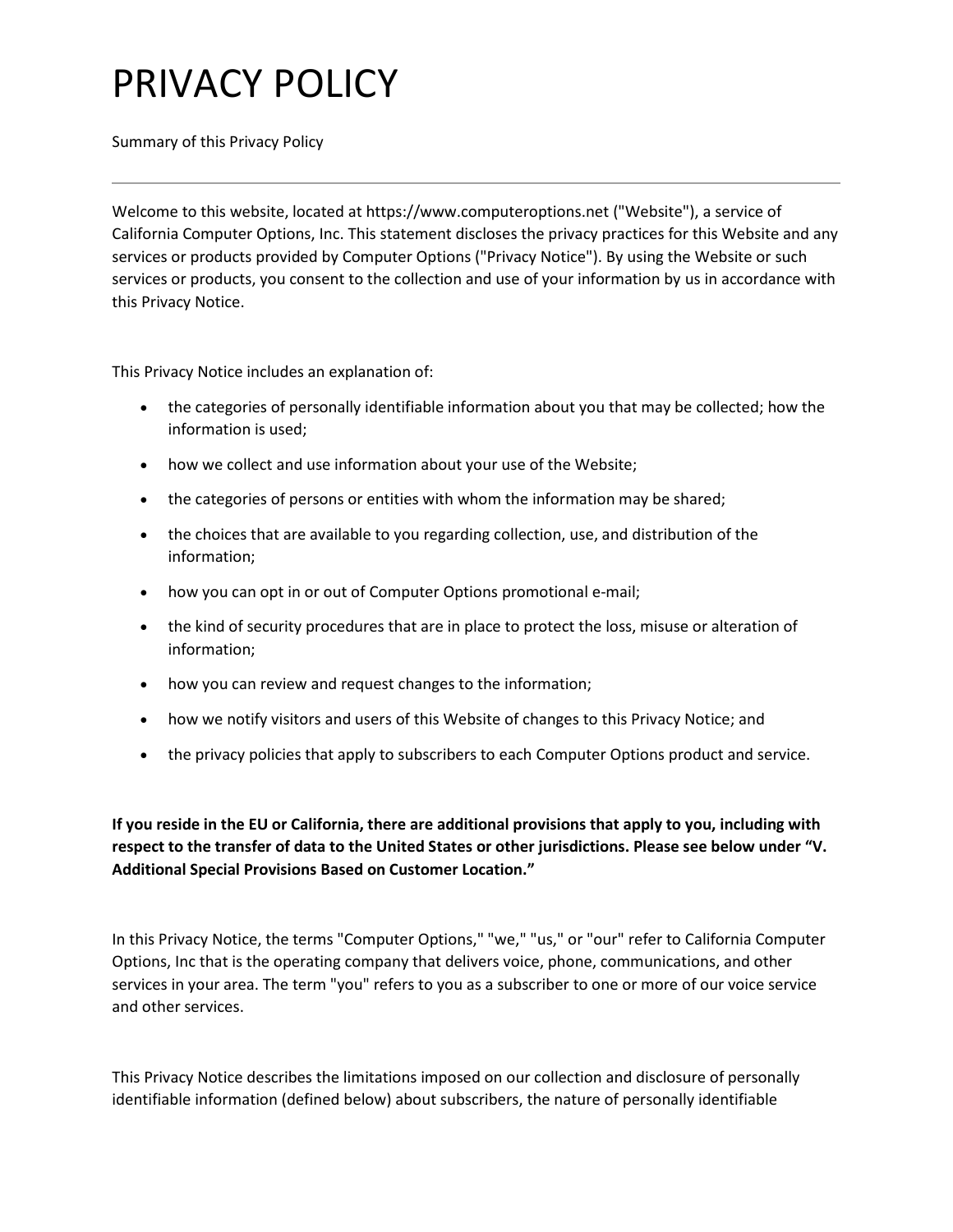information and CPNI (defined below) we collect, how we use that information, when and why we may disclose that information and to whom, how long we maintain that information, how you can access your personally identifiable information and CPNI, how you can set preferences and opt out of certain uses of that information, and your rights under law and this Privacy Notice concerning your personally identifiable information and CPNI. Please read the entire Privacy Notice to understand our privacy policies and practices.

Why is Computer Options providing this Privacy Notice to me?

As a subscriber to services provided by Computer Options, you are entitled to certain protections under Section 222 of the Communications Act of 1934, as amended, (the "Communications Act") and the FCC's rules (47 C.F.R. § 64.2001 – 64.2011).

This Privacy Notice, which includes our policies related to CPNI, describes what CPNI information we obtain, how we protect it, and how it may be used. If you are a customer of our phone services, you have the right, and Computer Options has a duty, under the Communications Act and applicable state law, to protect the confidentiality of CPNI. We explain below under "How do I give or withhold my approval for Computer Options to use CPNI to market additional products and services to me?" how you can approve our use of CPNI or withdraw your approval.

In an attempt to provide you with increased value, we may include third party links on our Website. These linked sites have separate and independent privacy policies. We therefore have no responsibility or liability for the content and activities of these linked sites. Nonetheless, we seek to protect the integrity of our Website and welcome any feedback about these linked sites (including if a specific link does not work).

I. Collection

What kind of information does this Privacy Notice apply to?

This Privacy Notice applies to personally identifiable information and individually identifiable CPNI that you provide to us or that we collect pursuant to this Privacy Notice during or related to the provision of certain services to you.

Personally, identifiable information is information that identifies a particular person ("PII"); it does not include de-identified, anonymous, or aggregate data that does not identify a particular person or persons.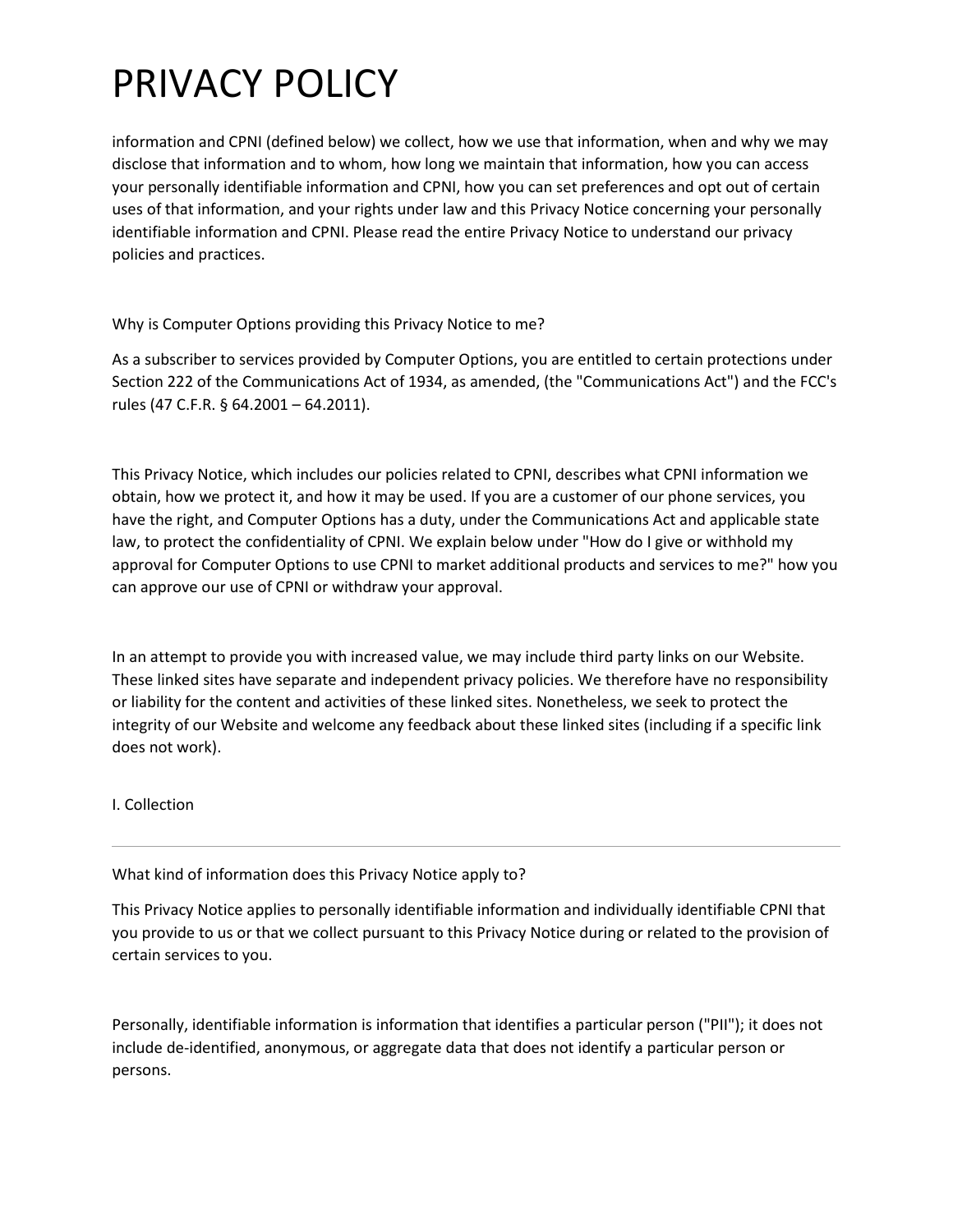The Communications Act, as amended, and the Federal Communications Commission's (the "FCC") rules (47 C.F.R. § 64.2001 – 64.2011) provide additional privacy protections for certain information related to our phone services known as customer proprietary network information or ("CPNI"). The following information is considered CPNI:

- information about the quantity, technical configuration, type, destination, location, and amount of your use of the phone services; and
- information contained on your telephone bill concerning the type of phone services and features you receive.

What kind of PII does Computer Options collect?

Computer Options collects information from you at several different points when you request, turn on, and use our services under an account we create for you. Some of this information is PII, but much of it is not. We collect certain PII that our subscribers furnish to us in connection with the provision of communication services. In order to provide reliable, high quality service to you, we keep regular business records containing information about you that may constitute PII. These account records include some, but typically not all, of the following information:

- your name;
- service address;
- billing address;
- e-mail address; and
- telephone number.

With respect to phone services, examples of CPNI include information typically available from telephone-related details on your monthly bill:

- location of service;
- technical configuration of service;
- type of service;
- quantity of service;
- amount of use of service; and
- calling patterns.

CPNI does not include your name, address, and telephone number, because the Communications Act classifies that information as "subscriber list information" which is not subject to the protections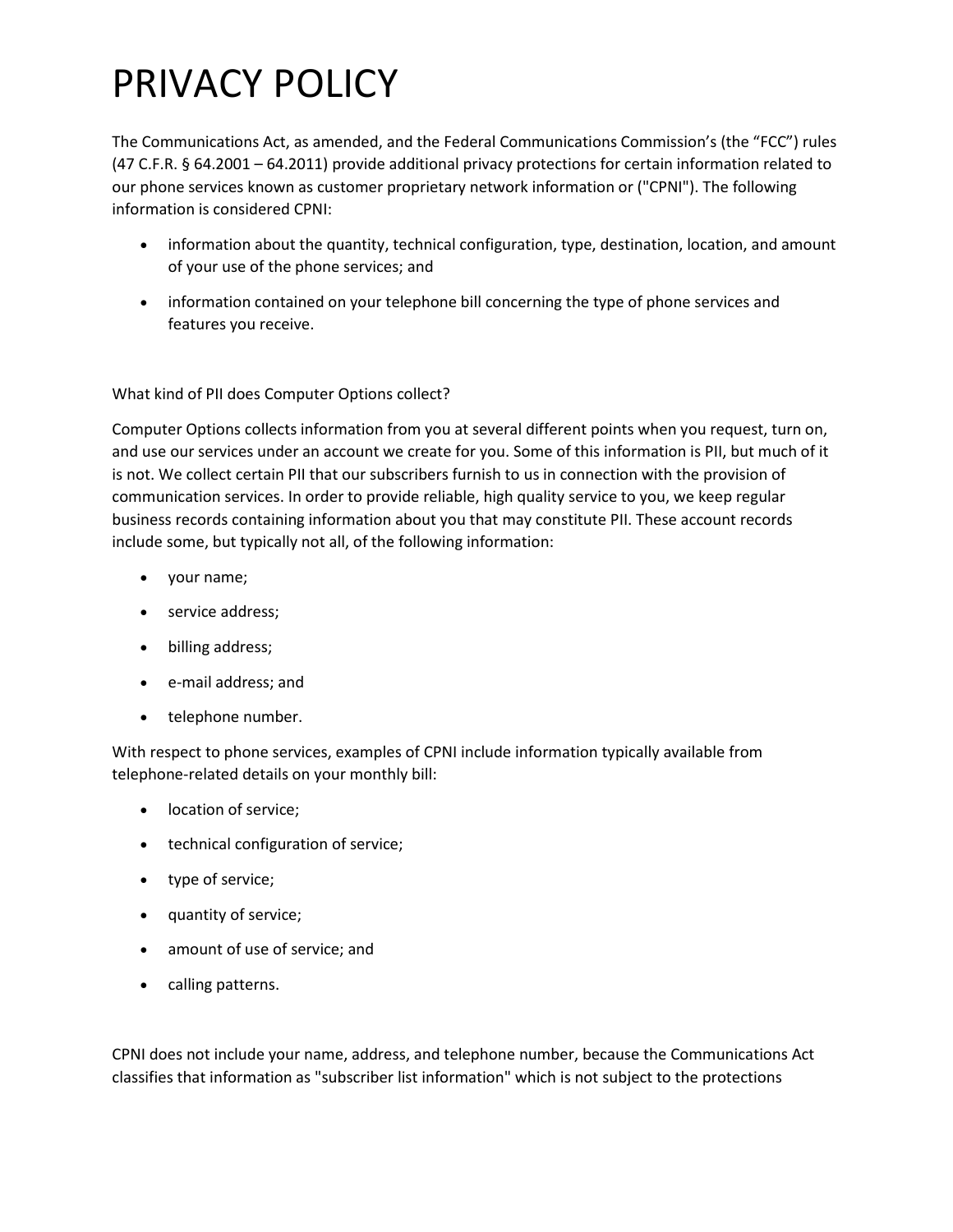applicable to CPNI. However, that information is also subject to certain protections as described below under "To whom may Computer Options disclose PII?"

We also collect and maintain certain other information about your account. For example, this information may include:

- your account number;
- billing, payment, and deposit history (if billed through the Computer Options platform);
- additional service information;
- customer correspondence and communications records;
- maintenance and complaint information;
- the device identifiers and network addresses of equipment used with your account; and
- additional information about the service options you have chosen.

Some of our services permit you to establish secondary accounts, and if you do so we collect similar information in order to establish and service the secondary accounts. During the initial provisioning of our services, and during any subsequent changes or updates to our services, Computer Options may collect technical information about your computer hardware and software, telephones, other servicerelated devices, automation devices, and customization settings and preferences.

#### Does Computer Options collect "cookies"?

Yes. Cookies are small files that a site or its service provider transfers to your computer's hard drive through your Web browser (if you allow) that enables the site's or service provider's systems to recognize your browser and capture and remember certain information. For instance, we use cookies to help us understand your preferences based on previous or current site activity, which enables us to provide you with improved services. We also use cookies to help us compile aggregate data about site traffic and site interaction so that we can offer better site experiences and tools in the future.

We may contract with third-party service providers, including but not limited to Google Analytics, to assist us in better understanding our Website visitors. These service providers are not permitted to use the information collected on our behalf except to help us conduct and improve our business. You can learn more about how Google uses data by visiting their **Privacy & Terms**.

You can choose to have your computer warn you each time a cookie is being sent, or you can choose to turn off all cookies. You do this through your browser (like Mozilla Firefox or Internet Explorer) settings.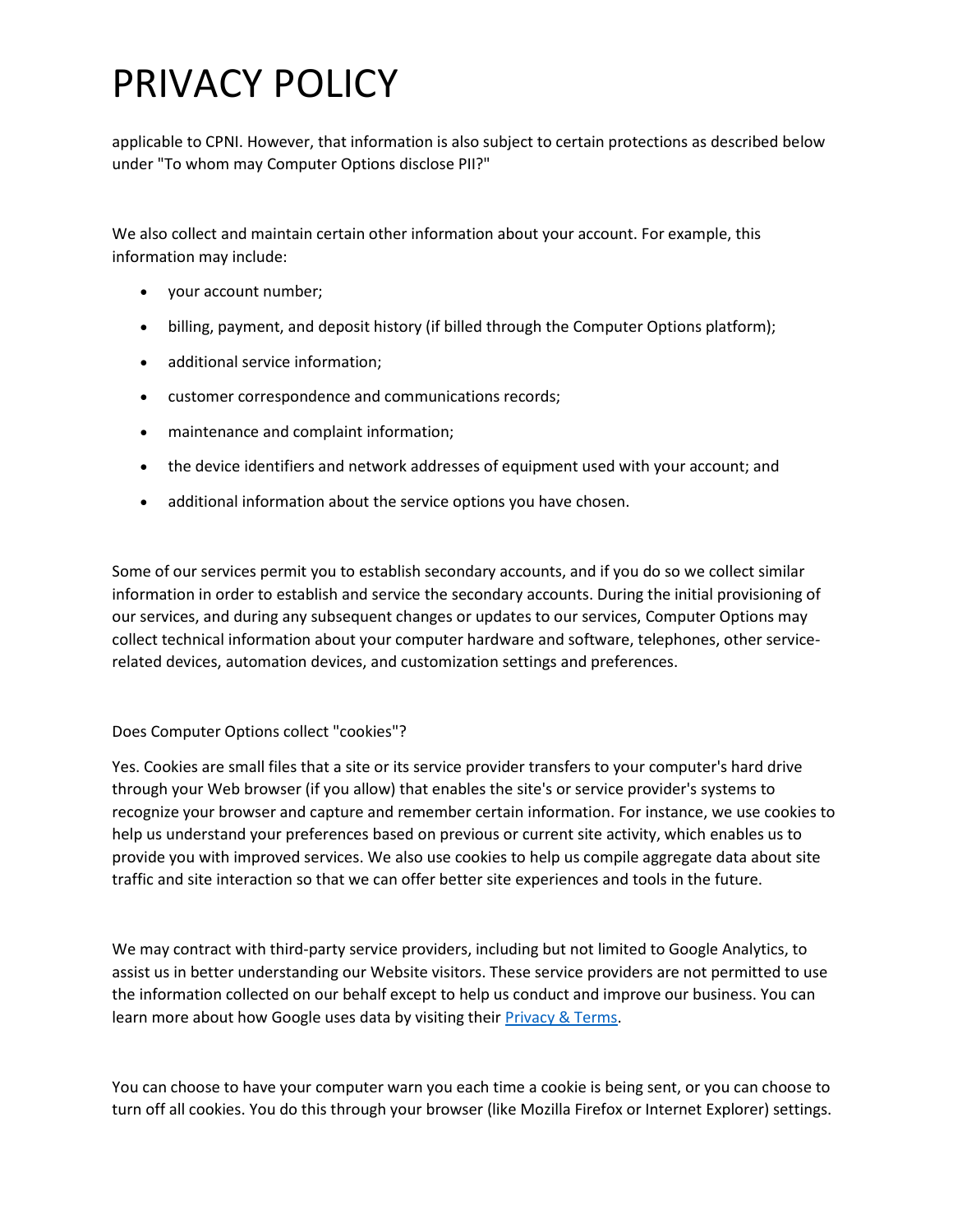Each browser is a little different, so look at your browser Help menu to learn the correct way to modify your cookies. If you turn cookies off, you won't have access to many features that make your Website experience more efficient and some of our services will not function properly.

II. Use

How does Computer Options use PII and CPNI?

The Communications Act applies to CPNI related to our regulated phone services, and certain orders of the FCC apply the CPNI rules to our interconnected voice over Internet protocol communications ("VoIP") services.

The Communications Act authorizes us to use, disclose, or permit access to individually identifiable CPNI in our provision of:

- the telecommunications services from which this information is derived; or
- services necessary to, or used in, the provision of these services, including the publishing of directories.

The Communications Act prohibits us from using CPNI for any purposes other than those listed above except as permitted or required by law or with your approval.

We collect, maintain, and use PII and CPNI as permitted by the Communications Act and other applicable laws. We use this information primarily to conduct business activities related to providing you with our services and to help us detect theft of service. Generally speaking, we use PII in connection with:

- billing and invoicing;
- administration;
- surveys;
- collection of fees and charges;
- marketing;
- service delivery and customization;
- maintenance and operations;
- technical support;
- hardware and software upgrades; and fraud prevention.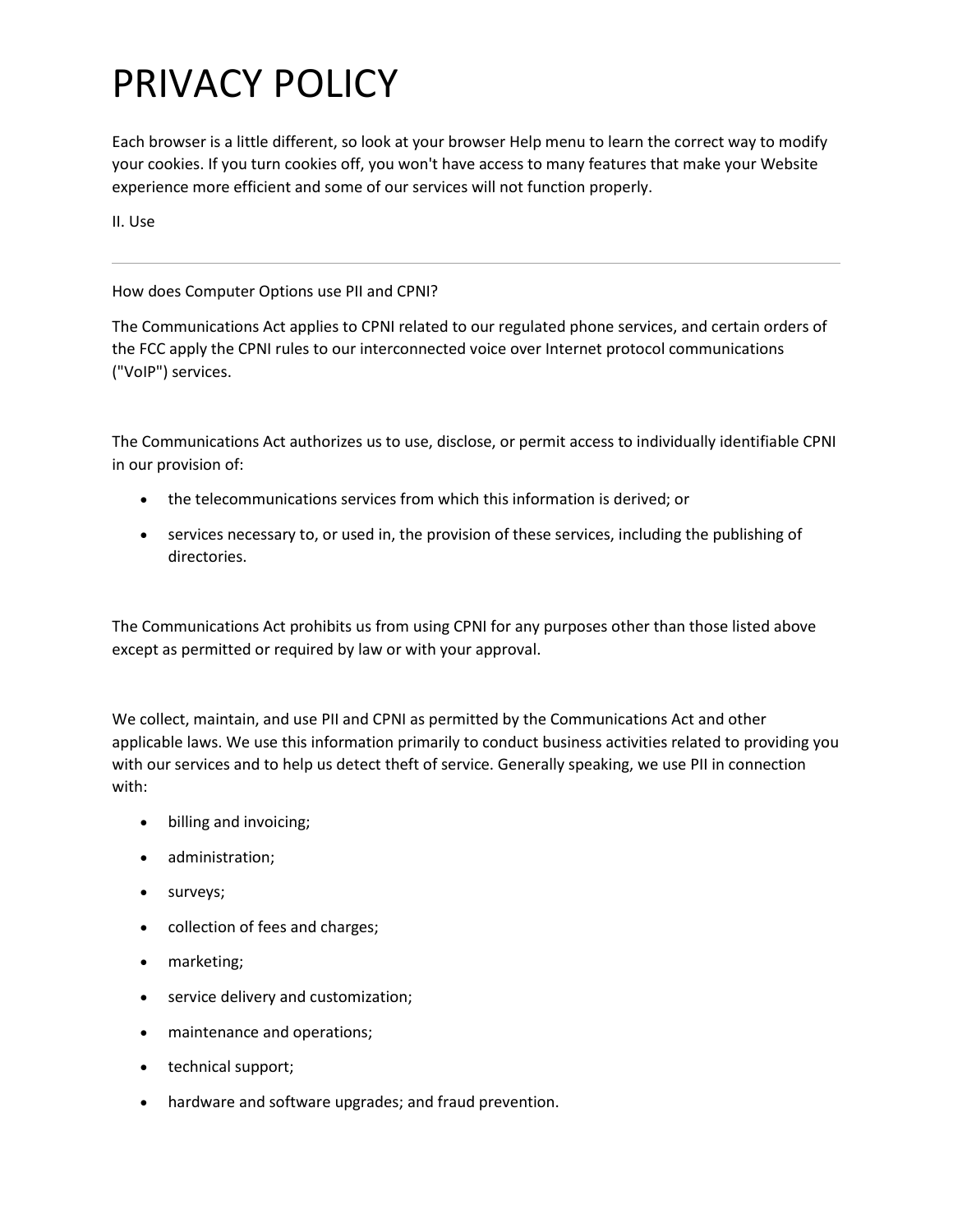More specifically, we also use PII to:

- install, configure, operate, provide, support, and maintain our cloud services and other services;
- confirm you are receiving the level(s) of service requested and are properly billed;
- identify you when changes are made to your account or services;
- make you aware of new products or services that may be of interest to you;
- understand the use of, and identify improvements to, our services;
- detect unauthorized reception, use, or abuse of our services;
- determine whether there are violations of any applicable policies and terms of service;
- manage the network supporting our services;
- configure and update service-related devices; and
- comply with the law.

The Telecommunications Act of 1996 further permits Computer Options to use, disclose, and permit access to CPNI obtained from our customers, either directly or indirectly, to:

- initiate, render, bill, and collect for telecommunications services;
- protect our rights and property, and protect our users of these services and other carriers from fraudulent, abusive, or unlawful use of, or subscription to, these services; and
- to provide call location information concerning the user of a commercial mobile phone service.

Computer Options may not use CPNI to market products and services to you other than enhancements to services you already have without your approval in accordance with our policies described below.

Computer Options transmits and may collect and store for a period of time, PII and non-PII about you when you use our phone services to:

- send and receive e-mail, video mail, and instant messages;
- transfer and share files;
- make files accessible;
- visit websites;
- place or receive calls;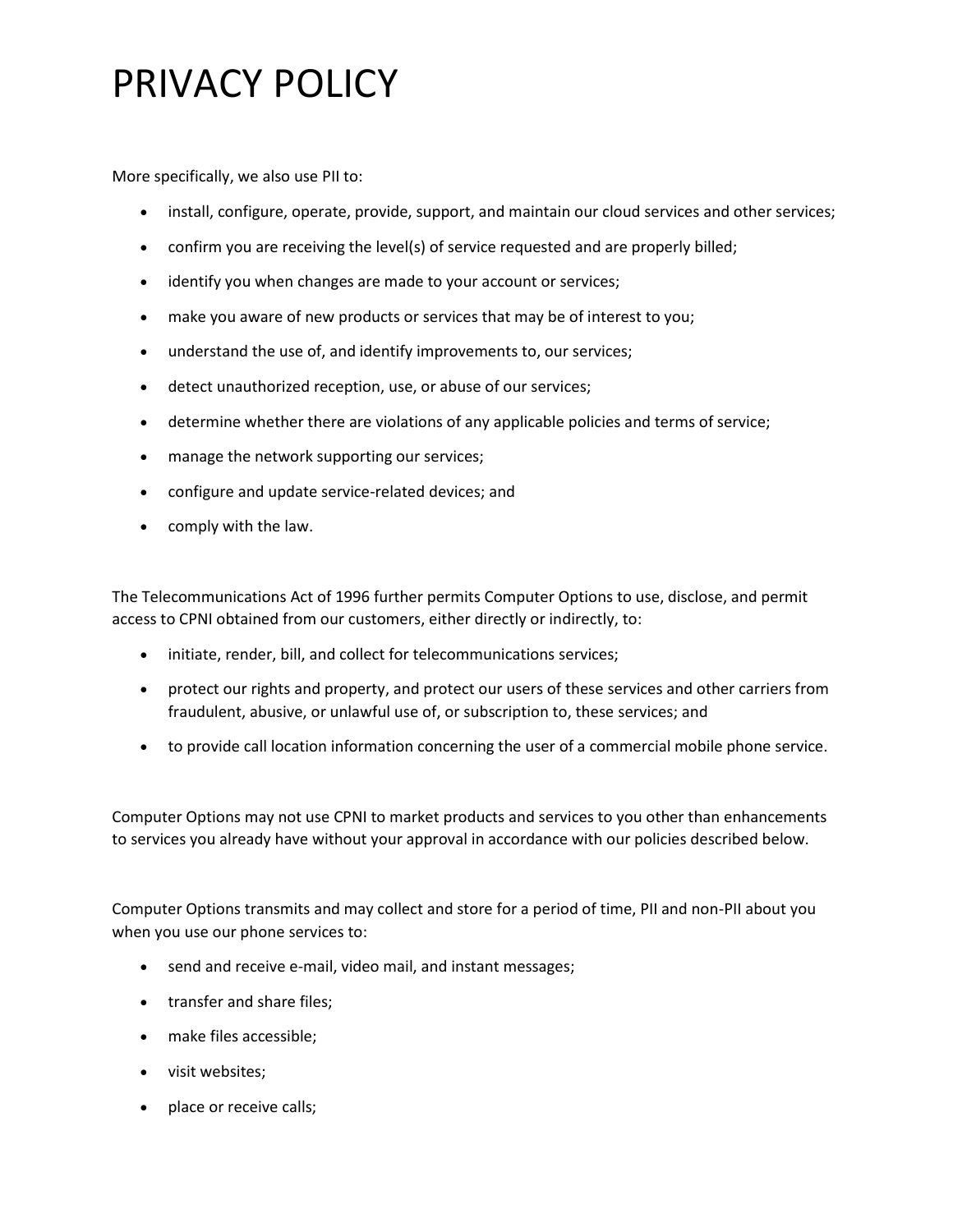- leave and receive voicemail messages;
- use the applicable communications center or voice center;
- establish custom settings or preferences;
- communicate with us for support; or
- otherwise, use the services and their features.

How does Computer Options use PII and CPNI in connection with other types of information?

We associate activity data with particular phone devices, and other supported devices so that we know where to deliver the services and how to troubleshoot them. In general, Computer Options uses deidentified and aggregate activity information to understand better how our customers use our products and services so that we can improve them, including by delivering more relevant content and advertising. We may try to determine how well our products and services deliver value to our customers. As discussed below, we may also combine activity data with other non-personally identifying demographic and similar information from our business records.

We may use this information to improve and communicate with you about our own products and services. When we do this, we do not share your PII, unless you provide your express consent.

We may also combine PII, which we collect as described in this Privacy Notice as part of our regular business records, with PII obtained from third parties for the purpose of creating an enhanced database or business records. We may use this database and these business records in marketing and other activities related to our services. We also maintain records of research concerning subscriber satisfaction and viewing habits, which are obtained from subscriber interviews, questionnaires, surveys or panels.

III. Disclosure

Under what circumstances may Computer Options disclose PII to others?

Computer Options considers the PII contained in our business records to be confidential. Computer Options, as an operator, will disclose PII concerning any subscriber if the disclosure is:

• necessary to render, or conduct a legitimate business activity related to services provided to the subscriber, including where such disclosure is to an affiliate, website hosting partner, or other parties who assist us in operating our Website;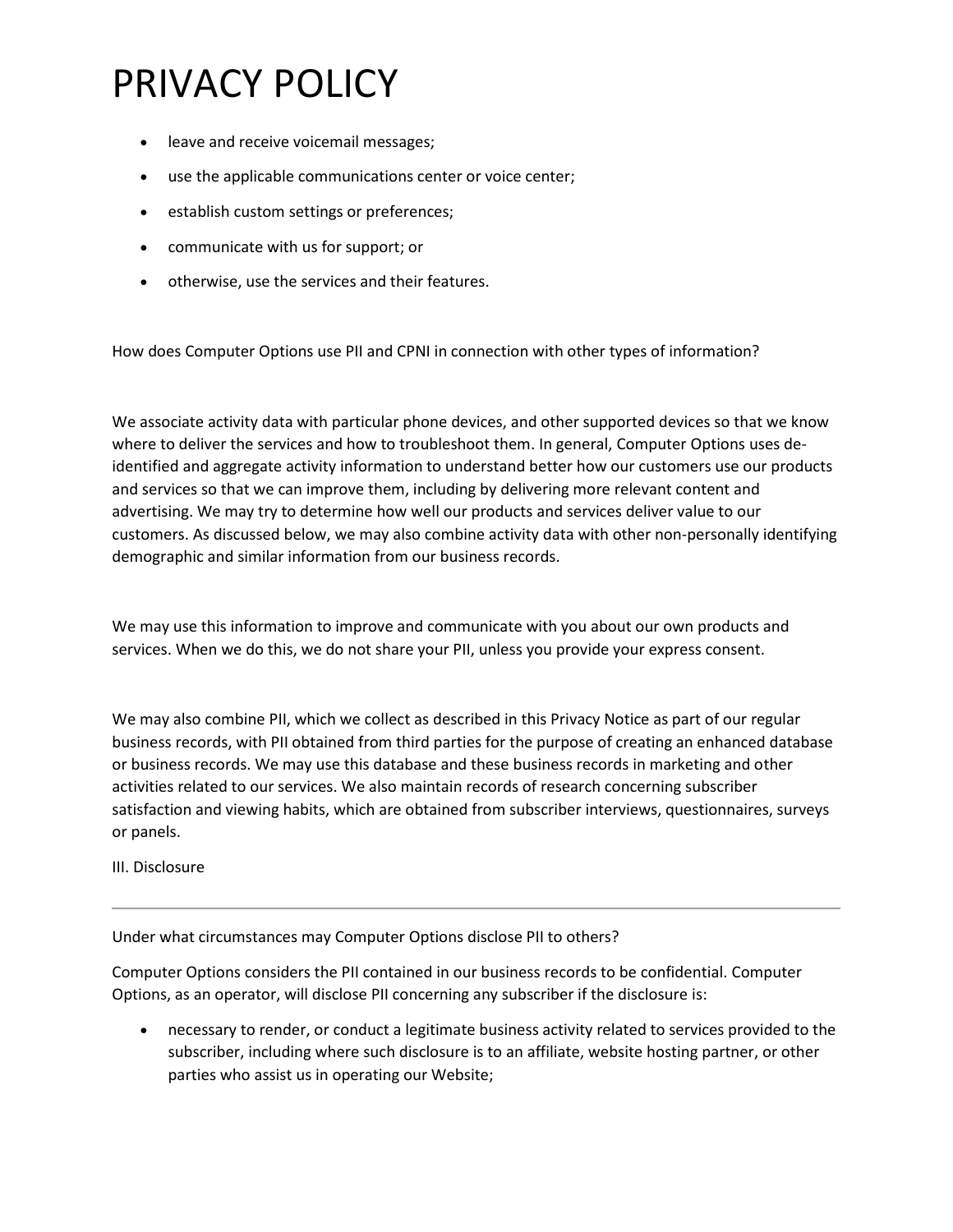- required by law or legal process (described below under "When is Computer Options required by law to disclose PII and CPNI by law?"); or
- of the names and addresses of subscribers for "mailing list" or other purposes (subject to each subscriber's right to prohibit or limit this disclosure and the CPNI policy described in this Privacy Notice).

Non-personally identifiable information and non-CPNI may be disclosed to other parties for marketing, advertising, or other uses.

When may Computer Options disclose personal information to others in connection with phone service?

Computer Options may disclose to others PII in connection with features and services such as Caller ID, 911/E911, and directory services as follows:

- We may transmit your name and/or telephone number to be displayed on a Caller ID device unless you have elected to block such information. Please note that Caller ID blocking may not prevent the display of your name and/or telephone number when you dial certain business or emergency numbers, 911, 900 numbers, or toll-free 800, 888, 877, 866 or 855 numbers.
- We may provide your name, address, and telephone number to public safety authorities and their vendors for inclusion in E911 databases and records, inclusion in "reverse 911" systems, or to troubleshoot 911/E911 record errors.
- We may also make subscriber names, addresses, and telephone numbers available, or cause such subscriber information to be made available, through directory assistance operators.

When is Computer Options required to disclose PII and CPNI by law?

We make every reasonable effort to protect subscriber privacy as described in this Privacy Notice. Nevertheless, we may be required by law to disclose PII or individually identifiable CPNI about a subscriber. These disclosures may be made with or without the subscriber's consent, and with or without notice, in compliance with the terms of valid legal process such as a subpoena, court order, or search warrant.

For subscribers to our communication and phone services, Computer Options may be required to disclose PII and individually identifiable CPNI to a private third party in response to a court order, and, if so, we are required to notify the subscriber of the court order. Computer Options may also be required to disclose PII and individually identifiable CPNI about subscribers to high-speed Internet, phone, and home security services to a government entity in response to a subpoena, court order, or search warrant, for example. We are usually prohibited from notifying the subscriber of any disclosure of PII to a government entity by the terms of the subpoena, court order, or search warrant.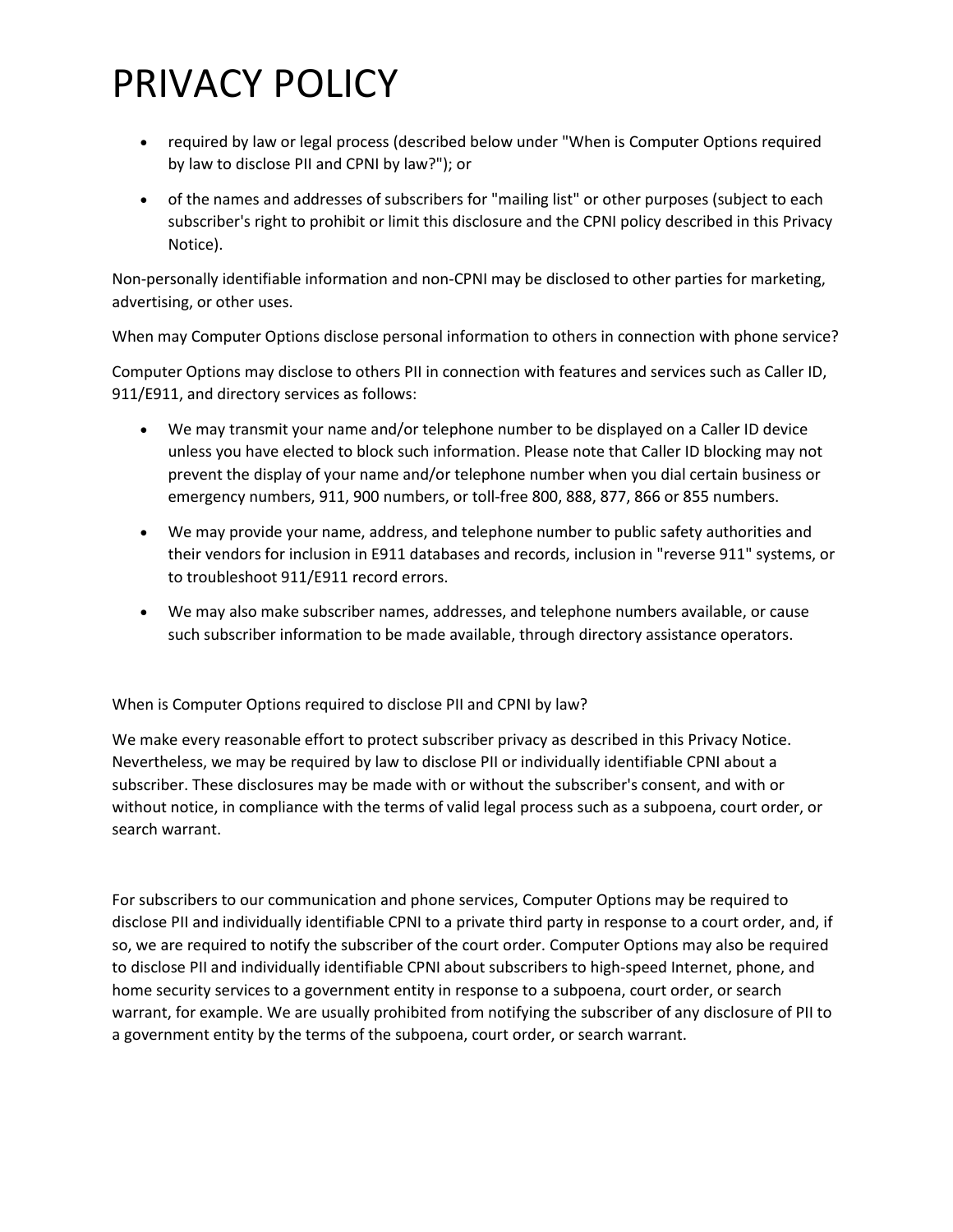### How does Computer Options protect PII?

We follow industry-standard practices to take such actions as are necessary to prevent unauthorized access to PII by a person other than the subscriber or us. However, we cannot guarantee that these practices will prevent every unauthorized attempt to access, use, or disclose PII.

How long does Computer Options maintain PII?

Computer Options maintains PII about you in our regular business records while you are a subscriber to our services. We also maintain this information for a period of time after you are no longer a subscriber if the information is necessary for the purposes for which it was collected or to satisfy legal requirements. These purposes typically include business, legal, or tax purposes. If these purposes no longer apply, we will destroy, de-identify, or anonymize the information according to our internal policies and procedures.

IV. Customer Access, Rectification, Deletion, and Choice

How can I see my PII or CPNI and correct it, if necessary?

You may examine and correct, if necessary, the PII regarding you that is collected and maintained by Computer Options in our regular business records. In most cases, the PII contained in these records consists solely of billing and account information. We will correct our records if you make a reasonable showing that any of the PII we have collected about you is inaccurate.

You may also examine the records containing your PII at the Computer Options office upon reasonable prior notice to us and during our regular business hours. If you wish to examine these records, please contact us by mail or telephone at 909-796-6338, giving us a reasonable period of time to locate and, if necessary, prepare the information for review, and to arrange an appointment. You will only be permitted to examine records that contain PII about your account and no other account.

If you make an affirmative, written request for a copy of your CPNI, we will disclose the relevant information we have to you at your account address of record, or to any person authorized by you, if we reasonably believe the request is valid. However, subscribers to our phone services should be aware that we generally do not provide them with records of any inbound or outbound calls or other records that we don't furnish in the ordinary course of business (for example, as part of a bill) or which are available only from our archives, without valid legal process such as a court order. In addition, we cannot correct any errors in customer names, addresses, or telephone numbers appearing in, or omitted from, our or our vendors' directory lists until the next available publication of those directory lists. Further, we may have no control over information appearing in the directory lists or directory assistance services of directory publishers or directory assistance providers that are not owned by us.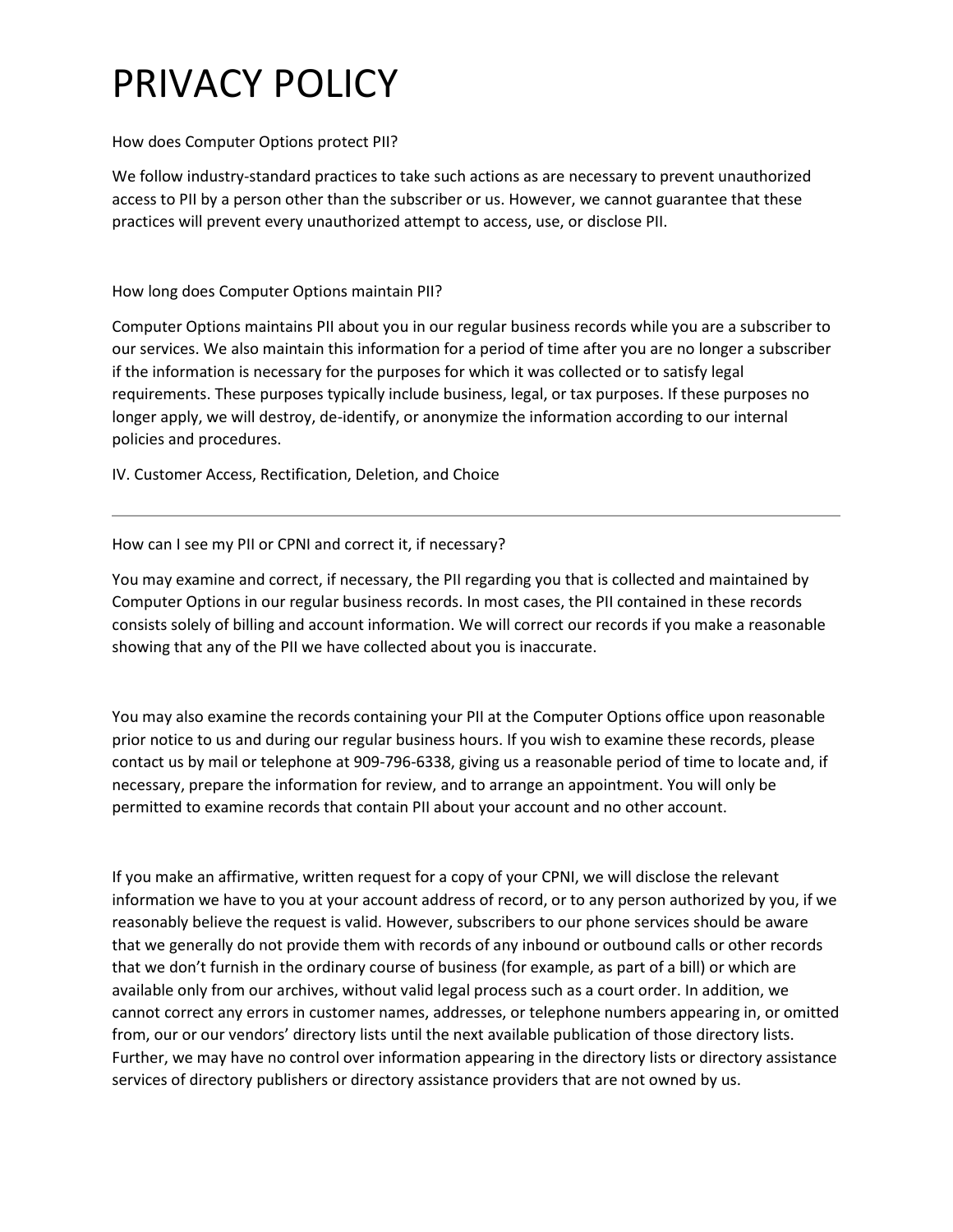Computer Options reserves the right to charge you for the reasonable cost of retrieving and photocopying any documents that you request.

How can I request deletion of my information?

In certain circumstances, you have the right to request deletion of your PII or CPNI. To exercise such a request please contact Computer Options as explained below under "How do I contact Computer Options?".

How do I give or withhold my approval for Computer Options to use CPNI to market additional products and services to me?

From time to time we may like to use the CPNI information we have on file to provide you with information about our communications-related products and services or special promotions. Such use of CPNI may enhance our ability to offer products and services tailored to your specific needs. In addition, Computer Options also offers various other services that are not related to the services to which you subscribe. Under the CPNI rules, some of those services, such as Computer Options Communication Client, may be considered to be non-communications related products and services. Therefore, you may be asked during a telephone call with one of our representatives for your oral consent to Computer Options' use of your CPNI for the purpose of providing you with an offer for communications related or non-communications related products and services. If you provide your oral consent for Computer Options to do so, Computer Options may use your CPNI only for the duration of that telephone call in order to offer you additional services.

If you deny or restrict your approval for us to use your CPNI, you will suffer no effect, now or in the future, on how we provide any services to which you subscribe. Any denial or restriction of your approval remains valid until your services are discontinued or you affirmatively revoke or limit such restriction or denial.

How do I place myself on Computer Options' "do not call" and "do not mail" lists?

You may contact Computer Options at 909.796.6338 to ask us to put your name on our internal company "do not call" and "do not mail" lists so that you do not receive marketing or promotional telephone calls or postal mail from us or made at our request. You also have the right to prohibit or limit disclosure of your PII for "mailing list" or other purposes as described above in this Privacy Notice by contacting us at 909.796.6338.

If you prefer to contact Computer Options in writing instead of by telephone, you may send a written request to the address listed below under "How do I contact Computer Options?" Be sure to include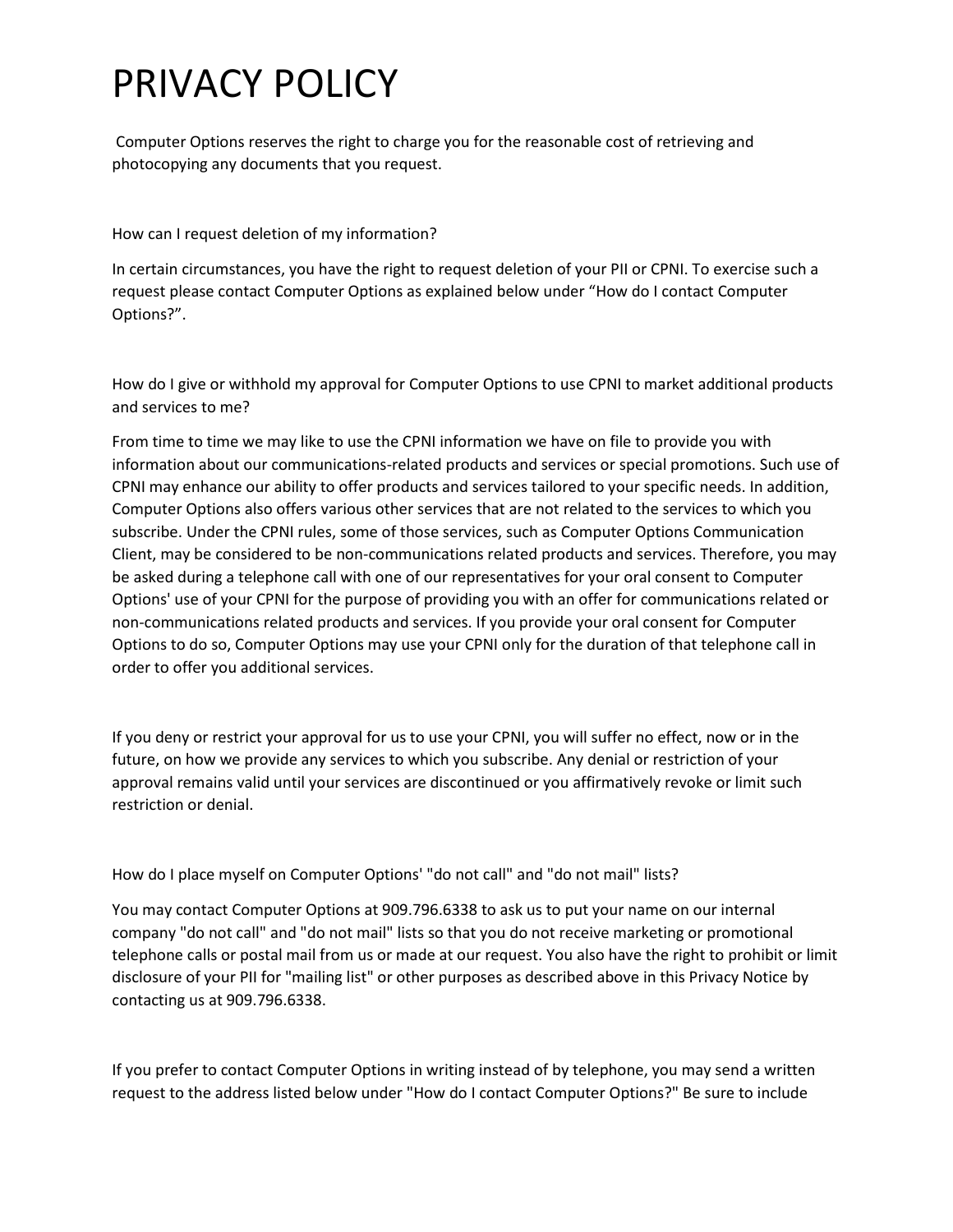your name and address, your Computer Options account number, and a daytime telephone number where you can be reached in the event, we have any questions about your request. The person who is identified in our billing records as the subscriber should sign the written request. If you have a joint account, a request by one party will apply to the entire account. If you have multiple accounts, your notice must separately identify each account covered by the request.

What e-mail communications will Computer Options send to me and how do I manage them?

We may send a welcome email and sometimes other information to new partners or subscribers to our services (including each new secondary account holder, where applicable). We may also send servicerelated announcements to our subscribers from time to time. For example, we may send you an email announcement about a pricing change, a change in operating policies, a service maintenance, or new features of one or more of the services you receive from us. You may not opt-out of these servicerelated communications. If you fail to check your primary email address for service-related announcements, you may miss important information about our services, including legal notices, for example.

We reserve the right to send you promotional or commercial email as permitted by applicable law. For example, if you reside in the EU, we will only send you promotional or commercial email if you provide your express, opt-in consent. You can manage the promotional or commercial emails Computer Options may send to you by following the instructions contained in the emails.

What can I do if I think my privacy rights have been violated?

If you believe that you have been aggrieved by any act of ours in violation of applicable laws, we encourage you to contact us directly as described below in "How do I contact Computer Options?" in order to resolve your question or concern.

To the extent you believe we have not addressed your concerns or otherwise choose to do so, you have the right to lodge a complaint with a supervisory authority in the country where you reside and/or the United States. You may contact the US Federal Trade Commission regarding your concerns. For more information, please see [https://www.ftc.gov/faq/consumer-protection/submit-consumer-complaint-ftc.](https://www.ftc.gov/faq/consumer-protection/submit-consumer-complaint-ftc) If you reside in the European Union, you can also get more information by contacting the EU Data Protection Supervisor, please see [https://edps.europa.eu/data-protection/our-role](https://edps.europa.eu/data-protection/our-role-supervisor/complaints_en)[supervisor/complaints\\_en](https://edps.europa.eu/data-protection/our-role-supervisor/complaints_en)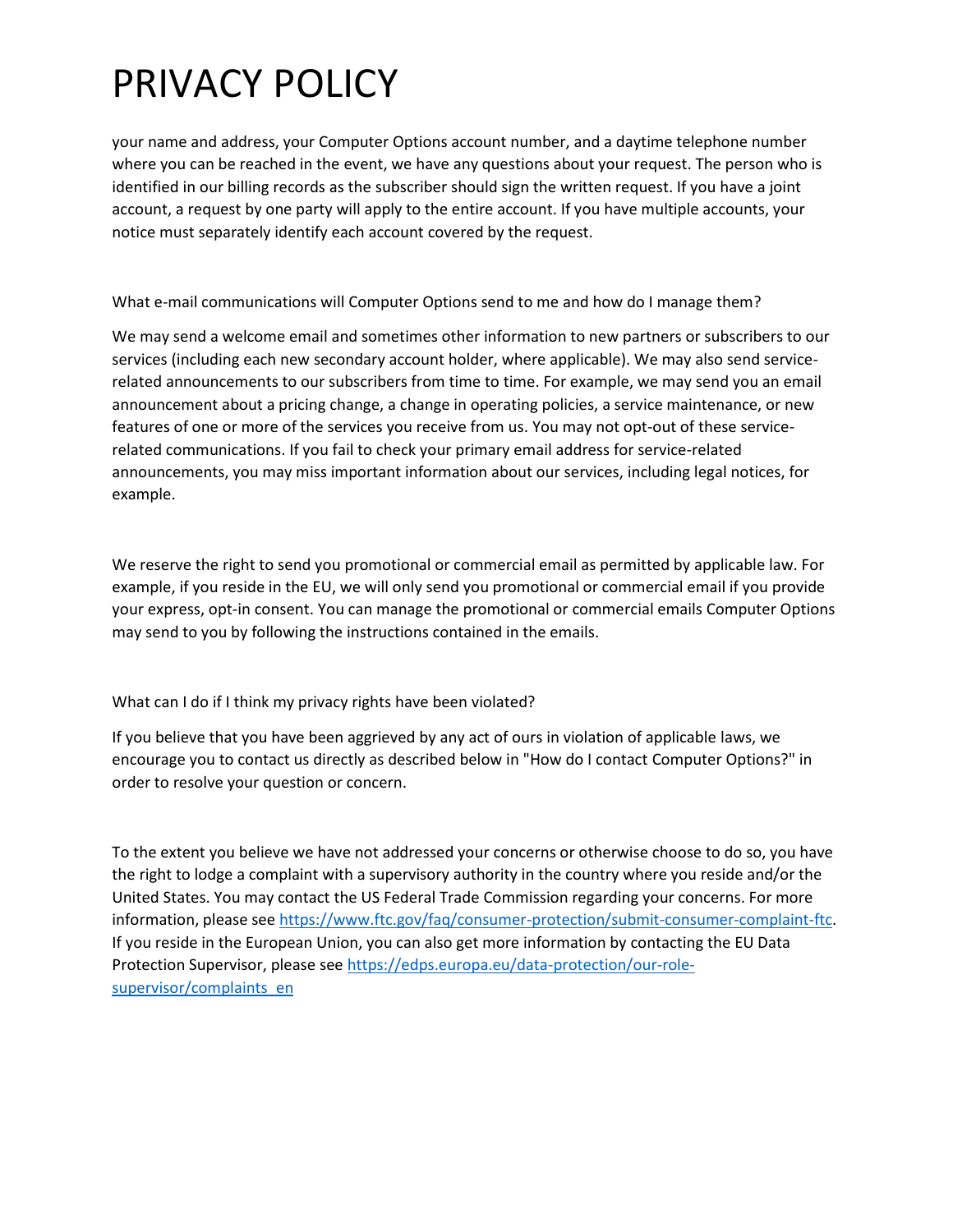### Will Computer Options notify me if it changes this Privacy Notice?

As required by the Communications Act, we will provide you with a copy of this customer Privacy Notice at the time we enter into an agreement to provide any cloud service or other service to you, and annually afterwards, or as otherwise permitted by law.

We may modify this Privacy Notice at any time. We will notify you of any material changes through written, electronic, or other means and as otherwise permitted by law. If you find the changes to this Privacy Notice unacceptable, you have the right to cancel your service. If you continue to use the service following notice of the changes, we will deem that to be your acceptance of and consent to the changes in the revised Privacy Notice. This includes your consent for any PII that we may collect and use starting on the effective date of the revised Privacy Notice, as well as for any PII that we have collected prior to the effective date of the revised Privacy Notice. However, we will only deem your continued use of the service to be your acceptance of and consent to changes in the revised Privacy Notice for changes made after September 1, 2018.

How do I contact Computer Options?

If you have any questions or suggestions regarding this Privacy Notice, or wish to contact us about your personal information, please reach us as follows:

**Phone:** 909.796.6338

#### **Website:**

[www.Computer Options.com/contact](https://www.coredial.com/2019-contact?hs_preview=IwsEVQLQ-12208122993)

**Mail:** California Computer Options, Inc Attn: Legal Department - Customer Privacy Notice 447 Missouri Court. Redlands. California 92373

V. Additional Special Provisions Based on Customer Location

#### What are my California Privacy Rights?

Under California's "Shine the Light" law, California residents who provide personal information in obtaining products or services for personal, family or household use are entitled to request and obtain from us once a calendar year information about the customer information we shared, if any, with other businesses for their own direct marketing uses. If applicable, this information would include the categories of customer information and the names and addresses of those businesses with which we